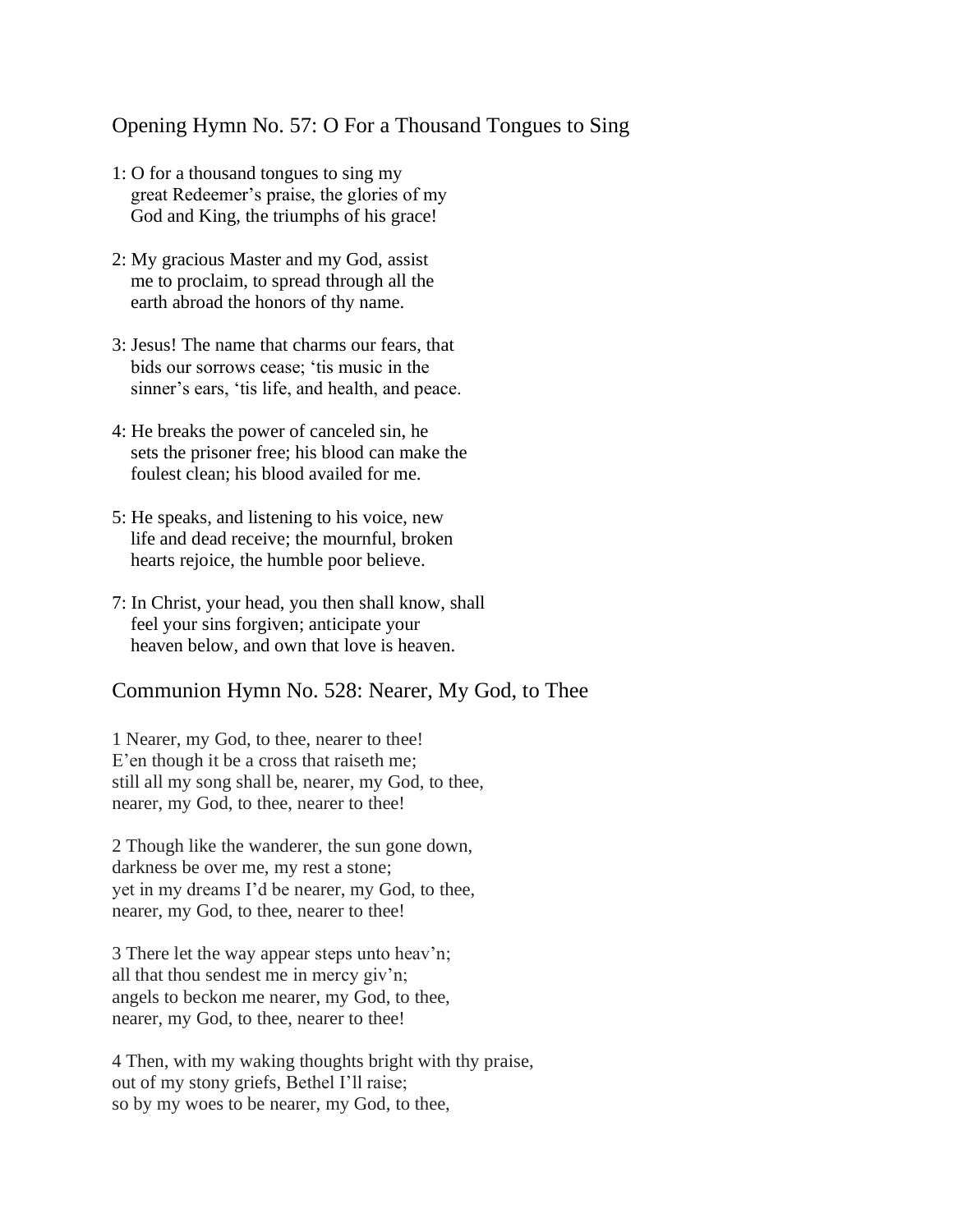nearer, my God, to thee, nearer to thee!

5 Or if on joyful wing, cleaving the sky, sun, moon, and stars forgot, upward I fly, still all my song shall be, nearer, my God, to thee, nearer, my God, to thee, nearer to thee!

## Communion Hymn No. 629: You Satisfy the Hungry Heart

You satisfy the hungry heart with gift of finest wheat, Come give to us o saving Lord, the bread of life to eat.

1: As when the shepherd calls his sheep, they know and heed his voice; So when You call your family Lord, we follow and rejoice.

You satisfy the hungry heart with gift of finest wheat, Come give to us o saving Lord, the bread of life to eat.

2: With joyful lips we sing to You, our praise and gratitude, That You should count us worthy Lord, to share this heavenly food.

You satisfy the hungry heart with gift of finest wheat, Come give to us o saving Lord, the bread of life to eat.

3: Is not the cup we bless and share the Blood of Christ outpoured? Do not one cup, one loaf, declare our oneness in the Lord? You satisfy the hungry heart with gift of finest wheat, Come give to us o saving Lord, the bread of life to eat.

4: The mystery of Your presence Lord, no mortal tongue can tell; Whom all the world cannot contain comes in our hearts to dwell.

You satisfy the hungry heart with gift of finest wheat, Come give to us o saving Lord, the bread of life to eat.

5: You give yourself to us, O Lord, then selfless let us be, To serve each other in Your name in truth and charity.